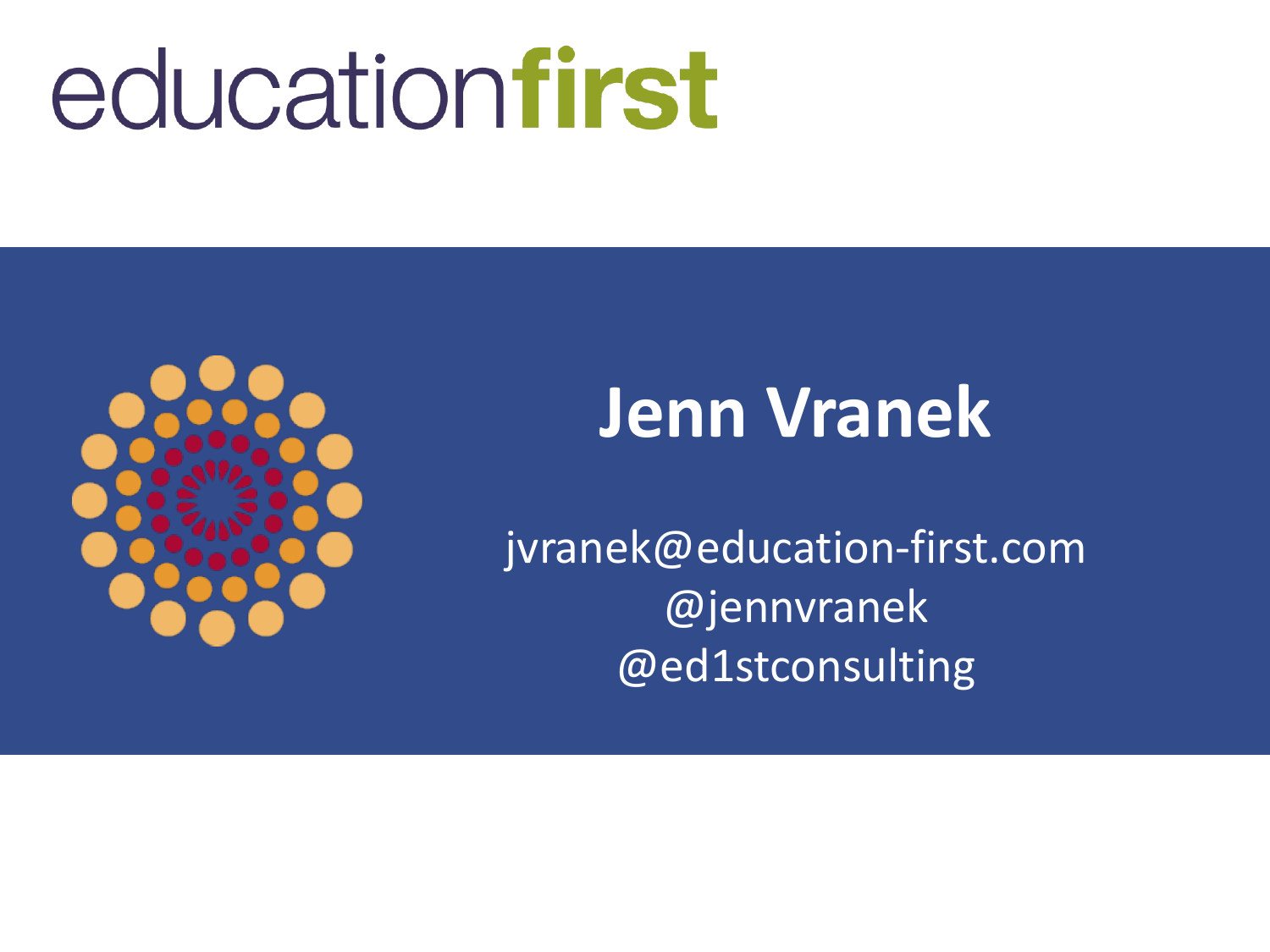## **Two Design Objectives, Two Scales**

**1. Schools pay attention to all students, while focusing especially on closing achievement gaps.**

#### **2. Local communities will have real decisionmaking in how schools are held accountable.**

| <b>Base Scale</b>                                                                                                                                                                                                                                                                                     | Achievement | Growth | <b>ELL</b> | <b>School</b><br>Quality | <b>Local Scale</b> | Achievement                                                                                                                                                                                                                                                | Growth | <b>ELL</b> | <b>School</b><br>Quality |
|-------------------------------------------------------------------------------------------------------------------------------------------------------------------------------------------------------------------------------------------------------------------------------------------------------|-------------|--------|------------|--------------------------|--------------------|------------------------------------------------------------------------------------------------------------------------------------------------------------------------------------------------------------------------------------------------------------|--------|------------|--------------------------|
| $100$ total                                                                                                                                                                                                                                                                                           | 30          | 30     | 20         | <b>20</b>                | 20 total           | 5                                                                                                                                                                                                                                                          | 5      | 5          | 5                        |
| Through the <b>base</b> accountability points (0-100 points):<br>Achievement is weighted by performance level (19<br>base points)<br>Schools select a PK-2 literacy measure (3 points)<br>Schools target race/ethnicity subgroup<br>performance, close biggest gaps and help ELLs (58<br>base points) |             |        |            |                          | г<br>г             | With our local elements (0-20 local points):<br>Districts earn local points by selecting indicators in<br>all four categories (20 local points, 8 base points)<br>Waivers enable innovators to improve assessments<br>while still administering summatives |        |            |                          |

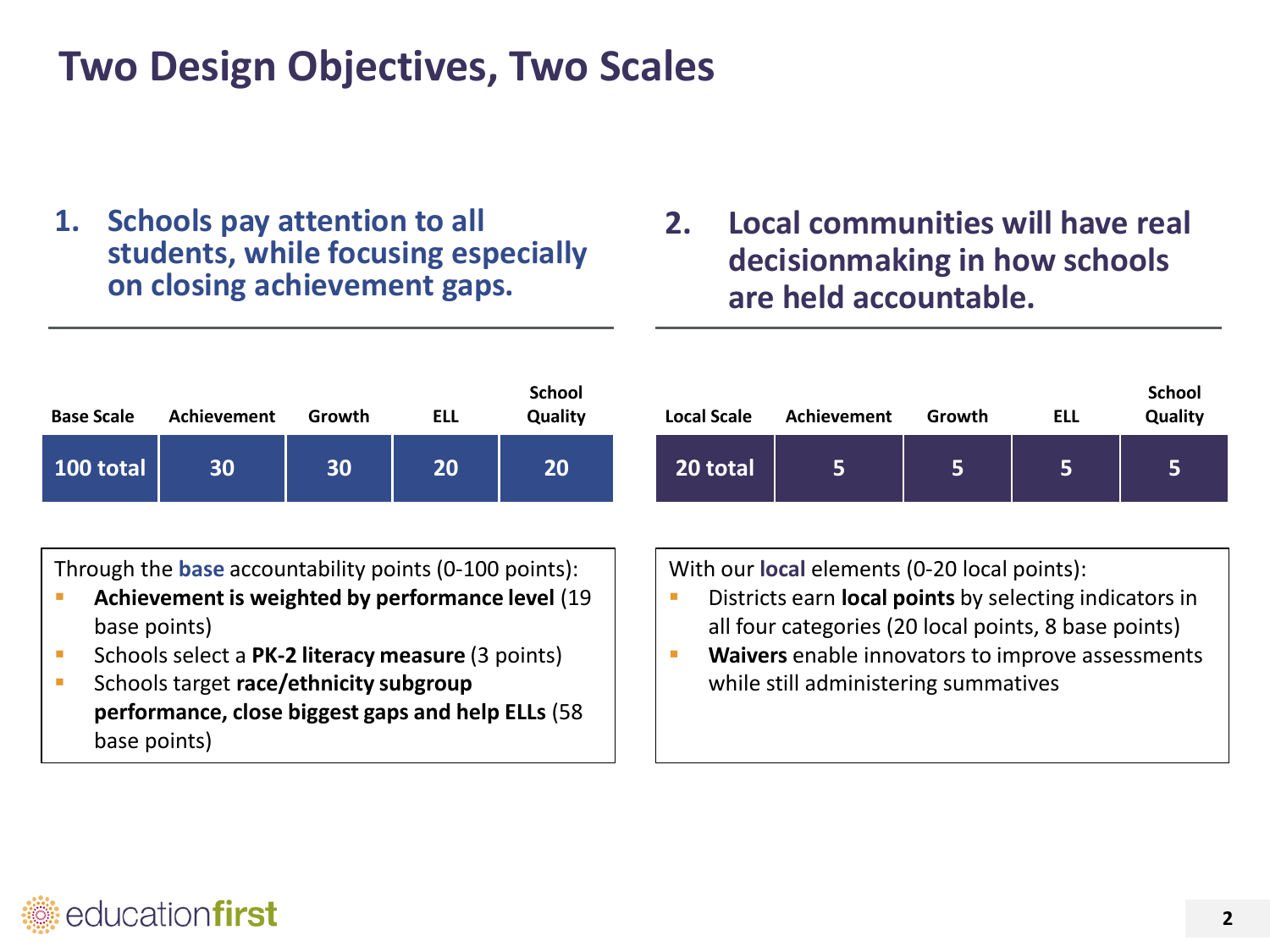## **Base Point Scale for All Schools**



*Total: 78/100* 

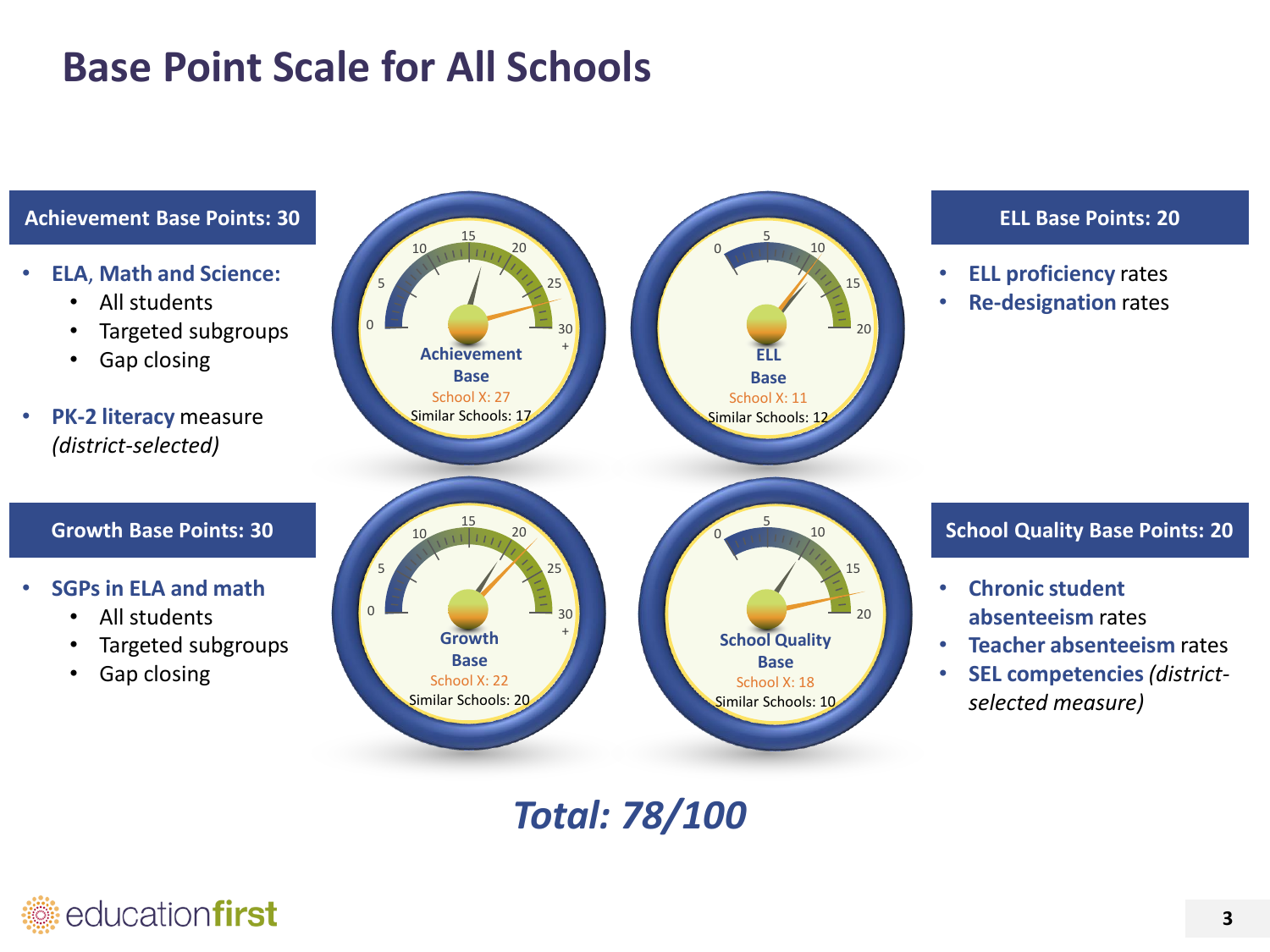## **Local Point Scale: Districts Select Indicators**



*Total: 11/20*

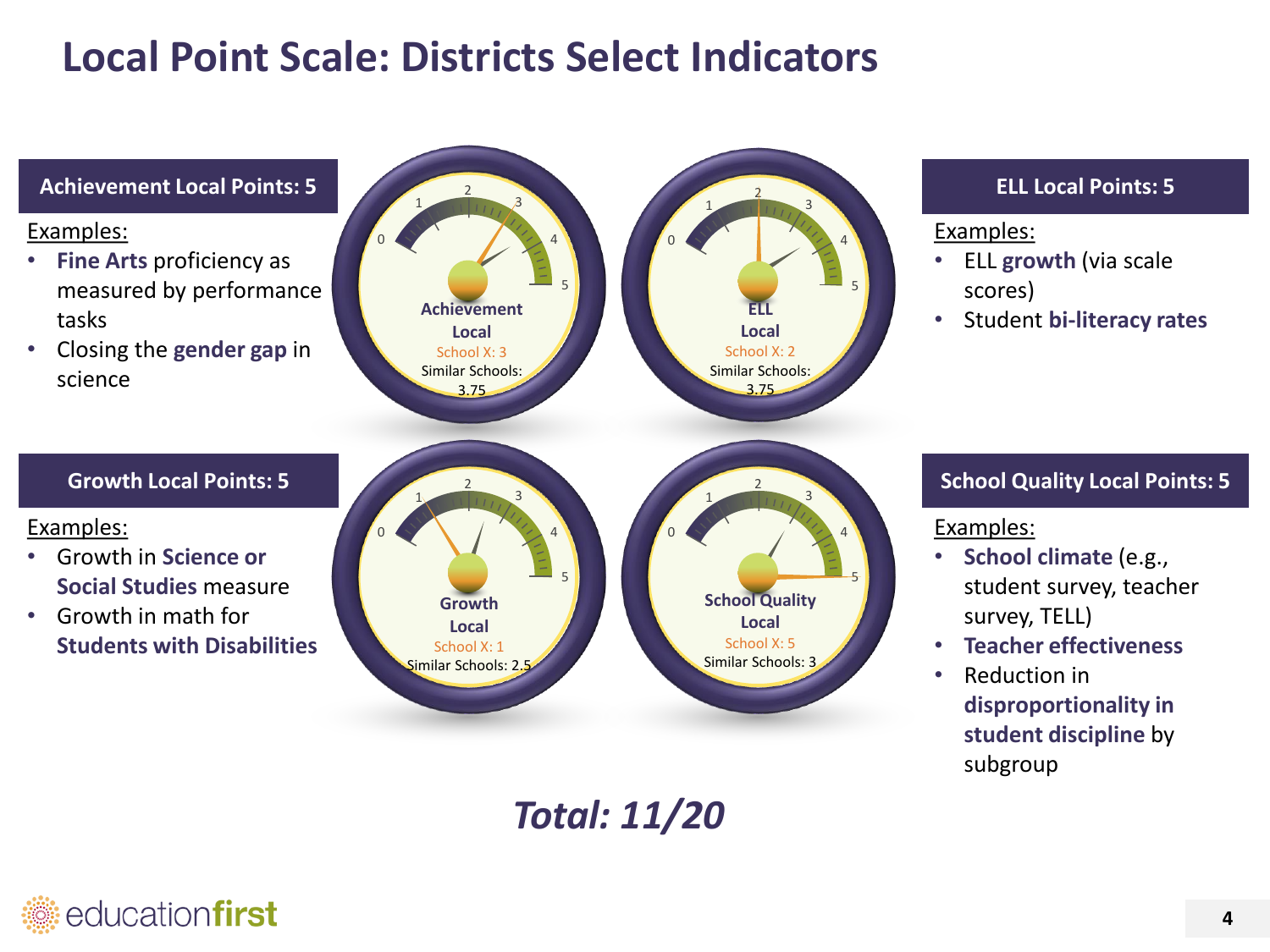## **Rolling Up the Rating**

*From previous slides:*

- *Achievement Base: 27*
- *Growth Base: 22*
- *ELL Base: 11*
- *School Quality Base: 18*

*Total: 78/100* 



*From previous slides:*

- *Achievement Local: 3*
- *Growth Local: 1*
- *ELL Local: 2*
- *School Quality Local: 5*

*Total: 11/20* 

#### **SUMMATIVE SCORING & CATEGORIES**

| <b>Tier</b>                      | Levels     | <b>Base Points</b> | <b>Local Points</b> |
|----------------------------------|------------|--------------------|---------------------|
| <b>Green</b>                     | 10 stars   | $>= 96$            | 20                  |
|                                  | 9 stars    | $93 - 95$          | $15 - 19$           |
| (Keep flying)                    | 8 stars    | $90 - 92$          | $15 - 19$           |
| <b>Yellow</b>                    | 7 stars    | $80 - 89$          | $15 - 20$           |
| (District determines             | $-6$ stars | $70 - 79$          | $10 - 14$           |
| interventions)                   | 5 stars    | $60 - 69$          | $5 - 9$             |
|                                  | 4 stars    | $60 - 69$          | $0 - 4$             |
| <b>Red</b>                       | 3 stars    | <60                | $15 - 20$           |
|                                  | 2 stars    | <60                | $10 - 14$           |
| (State determines interventions) | 1 star     | <60                | $0 - 9$             |